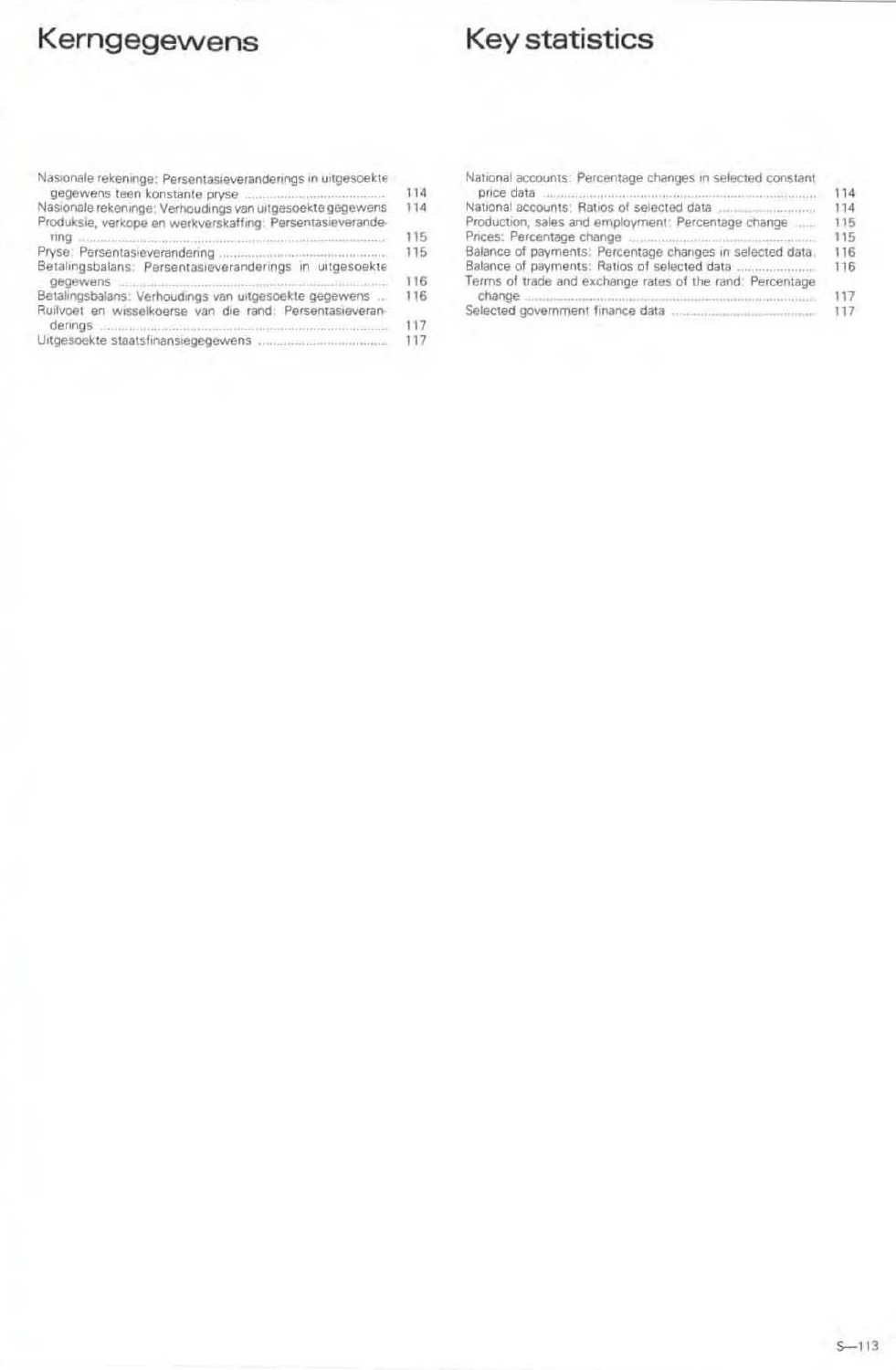#### **NASIONALE REKENINGE** Persentasieverandering in uitgesoekte gegewens teen konstante pryse!

#### **NATIONAL ACCOUNTS** Percentage changes in selected constant price data<sup>1</sup>

|                                                                                                                                                                                                                                                                                                                                                                                                                                                                                               |                 |                 |                 |                  | Ver-<br>bruiks-      | Bruto             | Litvoer             | Invoer              |                     | Bruto.           | Bruto                            | Persoon-              |
|-----------------------------------------------------------------------------------------------------------------------------------------------------------------------------------------------------------------------------------------------------------------------------------------------------------------------------------------------------------------------------------------------------------------------------------------------------------------------------------------------|-----------------|-----------------|-----------------|------------------|----------------------|-------------------|---------------------|---------------------|---------------------|------------------|----------------------------------|-----------------------|
|                                                                                                                                                                                                                                                                                                                                                                                                                                                                                               | Bruta           | Bruto           | Bruto<br>binne- | Private<br>ver-  | beste-<br>dina       | birine-<br>landse | van goe-<br>dere en | van goe-<br>dere en | Per-<br>soonlike    | binne-<br>landse | $\overline{\text{mass}}$<br>nale | like be-<br>skikbare. |
|                                                                                                                                                                                                                                                                                                                                                                                                                                                                                               | binne-          | nasio-          | landse          | bruiks-          | deur                 | vaste             | nie-                | nie-                | beskik              | produk           | produk                           | inkorne               |
|                                                                                                                                                                                                                                                                                                                                                                                                                                                                                               | landse          | nale            | beste-          | beste-           | afgemene             | inves-            | faktor-             | faktor-             | bare                | per              | DBt                              | DDI                   |
| Tydperk<br>Period                                                                                                                                                                                                                                                                                                                                                                                                                                                                             | produk<br>Grass | produk<br>Gross | ding<br>Gross   | ding<br>Private  | owerheid<br>Consump- | tering<br>Gross   | dienste             | dienste             | itskome             | capita<br>Gross  | capital<br>Gross                 | capita                |
|                                                                                                                                                                                                                                                                                                                                                                                                                                                                                               | domestic        | national        | domestic        | consump-         | tion ex-             | domestic          | Exports<br>of goods | Imports<br>of goods | Personal<br>dispos- | domestic         | national                         | Personal<br>dispos-   |
|                                                                                                                                                                                                                                                                                                                                                                                                                                                                                               | product         | product         | experi-         | tion             | pendi-               | fixed             | and non-            | and non-            | able                | product          | product                          | able                  |
|                                                                                                                                                                                                                                                                                                                                                                                                                                                                                               |                 |                 | diture          | expen-<br>diture | ture by<br>general   | invest-<br>ment   | factor<br>services  | factor<br>services  | income              | DBT<br>capita    | per<br>capital                   | income<br>per         |
|                                                                                                                                                                                                                                                                                                                                                                                                                                                                                               |                 |                 |                 |                  | govern-              |                   |                     |                     |                     |                  |                                  | capital               |
|                                                                                                                                                                                                                                                                                                                                                                                                                                                                                               |                 |                 |                 |                  | ment                 |                   |                     |                     |                     |                  |                                  |                       |
|                                                                                                                                                                                                                                                                                                                                                                                                                                                                                               | 1.5             | 0.1             | $-3.0$          | 1.6              | 5.4                  | $-2.2$            | 5.0                 | $-10.9$             | $-2.1$              | $-1.2$           | $-2.6$                           | $-4.8$                |
|                                                                                                                                                                                                                                                                                                                                                                                                                                                                                               | $\frac{1}{2}$   | $-1,2$          | $-5,9$          | $-0.7$           | 3.7                  | $-6.7$            | 8.3                 | $-13.4$             | 5,3                 | $-2.8$           | $-3.9$                           | 2,4                   |
|                                                                                                                                                                                                                                                                                                                                                                                                                                                                                               | 2,9             | 4,1             | 1,8             | 1,4              | 0,9                  | $-2.8$            | 4.5                 | 0.7                 | $-3.2$              | 0,1              | 1.2                              | $-5,8$                |
|                                                                                                                                                                                                                                                                                                                                                                                                                                                                                               | 4,1             | 5.7             | 3.4             | 2,9              | 2.6                  | 3.8               | 2.3                 | $-1.0$              | 5,8                 | 1,3              | 3.0                              | 3,1                   |
| 1980<br>                                                                                                                                                                                                                                                                                                                                                                                                                                                                                      | 7.8             | 11.2            | 13.2            | 9,0              | 9.8                  | 16.4              | $-0.9$              | 18.6                | 7.7                 | 4.9              | B.2                              | 4.7                   |
| 1981*                                                                                                                                                                                                                                                                                                                                                                                                                                                                                         | 4,9             | 0.8             | 9.9             | 6.5              | 4.8                  | B.1               | $-5.8$              | 12.8                | $-1.1$              | 2.3              | $-1,6$                           | $-3.5$                |
|                                                                                                                                                                                                                                                                                                                                                                                                                                                                                               | $-1.2$          | $-3,6$          | $-4.9$          | 2.4              | 4.4                  | $-1.1$            | $-0.1$              | $-15.2$             | 0.4                 | $-3.6$           | $-6.0$                           | $-2.0$                |
| 1983*<br>********************                                                                                                                                                                                                                                                                                                                                                                                                                                                                 | $-2,9$          | $-1.1$          | $-4.7$          | 0.9              | 2.0                  | $-8.6$            | $-6.6$              | $-15.7$             | $-0,1$              | 5.2              | $-3.5$                           | $-2.5$                |
| $1982^*$ ; iii<br>$\label{eq:1.1} \begin{split} \mathcal{L}(\mathcal{L}) = \mathcal{L} = \mathcal{L}(\mathcal{L}) = \mathcal{L}(\mathcal{L}) = \mathcal{L}(\mathcal{L}) = \mathcal{L}(\mathcal{L}) = \mathcal{L}(\mathcal{L}) = \mathcal{L}(\mathcal{L}) = \mathcal{L}(\mathcal{L}) = \mathcal{L}(\mathcal{L}) = \mathcal{L}(\mathcal{L}) = \mathcal{L}(\mathcal{L}) = \mathcal{L}(\mathcal{L}) = \mathcal{L}(\mathcal{L}) = \mathcal{L}(\mathcal{L}) = \mathcal{L}(\mathcal{L}) = \mathcal{$ | $-1,3$          | 3,1             | $-14.2$         | $-23$            | $-7.7$               | $-7,8$            | 5.8                 | $-43.3$             | 4,6                 | (1, 0, 0)        | all mo                           | 22.1                  |
| IV.<br>*****************                                                                                                                                                                                                                                                                                                                                                                                                                                                                      | $-2,8$          | 2.1             | $-5.5$          | $-1.0$           | 9.2                  | $-11.5$           | $-1.5$              | $-13.6$             | 0.3                 | $A = 0.5$        | <b>Gal</b>                       | 1/4                   |
| 1983*                                                                                                                                                                                                                                                                                                                                                                                                                                                                                         | $-5.4$          | $-2.3$          | $-2,5$          | $-0.6$           | $-17.1$              | $-9.9$            | $-20.0$             | $-12.1$             | $-2.7$              |                  |                                  |                       |
| <b><i>EXTTLIBULAREDOCK</i></b>                                                                                                                                                                                                                                                                                                                                                                                                                                                                | $-7,2$          | $-10.2$         | $-12.7$         | 2.9              | 56.4                 | 1.2               | $-3.1$              | $-28.6$             | $-0.5$              | 8.9.9            | $4 - 6 + 1$                      | 4.9.4                 |
| <b><i><u><i><u>RESERVATIONS</u></i></u></i></b><br>111                                                                                                                                                                                                                                                                                                                                                                                                                                        | 5.8             | 12.1            | 17.4            | 4,0              | 4.9                  | $-18.7$           | $-20.4$             | 24.9                | 4.2                 | $-22.3$          | $-4 - 4$                         | 1/2/3                 |
|                                                                                                                                                                                                                                                                                                                                                                                                                                                                                               |                 | 5.1             | 15,8            | 4.1              | 11.0                 | 6.4               | 32.0                | 71,4                | $-1.5$              | 7.5.1            | $-218$                           | 到光明                   |
| IV                                                                                                                                                                                                                                                                                                                                                                                                                                                                                            | 10.9            |                 |                 |                  |                      |                   |                     |                     |                     | $1 - 4 - 5$      | $4 - 4 - 2$                      | $10 - 10 = 0$         |

1. Vergeleke met die voorafgaande tydperk. Kwartaallikse veranderings<br>weerspieël jaarkoerse gebaseer op seisoensaangesuiwerde gegewens

1. Compared with preceding period. Quarterly changes reflect annual rates<br>based on seasonally adjusted data

#### Verhoudings van uitgesoekte gegewens

#### Ratios of selected data

| Tydperk<br>Period                             | Reele<br>private<br>verbruiks-<br>besteding<br>tot BBP1<br>Real<br>private<br>consump-<br>tion<br>expendi-<br>ture to<br>GDP <sup>1</sup> | Reele<br>verbruiks-<br>besteding<br>deur<br>algemene<br>owerheid<br>tot BBP1<br>Real con-<br>sumption<br>expendi-<br>ture by<br>general<br>government<br>to GDP1 | Reele<br>bruto<br>binneland-<br>se vaste-<br>investe-<br>ring<br>tot BBPT<br>Real<br>gross.<br>domestic<br>fixed in-<br>vestment<br>to GOP® | Totale<br>reele<br>owerheid-<br>sektor<br>beste-<br>$\text{dina}^2$<br>tot BBP <sup>*</sup><br>Total<br>real<br>public<br>sector<br>expendi<br>tine <sup>2</sup><br>to GDP1 | Bruta<br>binneland-<br>se bespa-<br>ring<br>tot BBP1<br>Gross<br>domestic<br>saving to<br>GDP <sup>1</sup> | Bruto<br>binnelandse<br>besparing<br>tot bruto<br>binnelandse<br>investering<br><b>Gross</b><br>domestic<br>saving to<br><b>UID55</b><br>domestic<br>investment | Persoon-<br><b>Hice</b><br>besparing<br>tot per-<br>sounlike<br>beskikbare<br>inkome<br>Personal<br>saving to<br>personal<br>disposable<br>income | Réale<br>nywerheids<br>en<br>handels-<br>voorrade<br>tot BBP#<br>Real<br>industrial<br>and<br>commercial<br>inven-<br>tones<br>to GDP# | Gemiddelde<br>kapitaal<br>opbrengs-<br>verhou-<br>$d$ ing <sup>4</sup><br>Average<br>capital<br>output<br>ratio <sup>4</sup><br>Rand | Gemiddelde<br>opbrengs-<br>arbeids-<br>verhou-<br>ding4<br>Average<br>putput<br>labout<br>ratio <sup>4</sup><br>Rand | Gemiddelde<br>kapitaal-<br>arbeids-<br>verhou-<br>ding*<br>Average<br>capital<br>labour<br>$ratio$ <sup>4</sup><br>Rand |
|-----------------------------------------------|-------------------------------------------------------------------------------------------------------------------------------------------|------------------------------------------------------------------------------------------------------------------------------------------------------------------|---------------------------------------------------------------------------------------------------------------------------------------------|-----------------------------------------------------------------------------------------------------------------------------------------------------------------------------|------------------------------------------------------------------------------------------------------------|-----------------------------------------------------------------------------------------------------------------------------------------------------------------|---------------------------------------------------------------------------------------------------------------------------------------------------|----------------------------------------------------------------------------------------------------------------------------------------|--------------------------------------------------------------------------------------------------------------------------------------|----------------------------------------------------------------------------------------------------------------------|-------------------------------------------------------------------------------------------------------------------------|
|                                               | 56.6                                                                                                                                      | 14.3                                                                                                                                                             | 28.5                                                                                                                                        | 29.8                                                                                                                                                                        | 24.4                                                                                                       | 81.8                                                                                                                                                            | 7.7                                                                                                                                               | 32.4                                                                                                                                   | 2.74                                                                                                                                 | 2853                                                                                                                 | 7825                                                                                                                    |
| 1977                                          | 56.2                                                                                                                                      | 14,8                                                                                                                                                             | 26.6                                                                                                                                        | 28.8                                                                                                                                                                        | 28,8                                                                                                       | 104.4                                                                                                                                                           | 12,8                                                                                                                                              | 30.7                                                                                                                                   | 2.89                                                                                                                                 | 2815                                                                                                                 | 8 1 3 1                                                                                                                 |
| 1978                                          | 55.3                                                                                                                                      | 14.5                                                                                                                                                             | 25.1                                                                                                                                        | 27.2                                                                                                                                                                        | 28.7                                                                                                       | 113.2                                                                                                                                                           | 9.1                                                                                                                                               | 28.4                                                                                                                                   | 2,93                                                                                                                                 | 2800                                                                                                                 | <b>B211</b>                                                                                                             |
|                                               | 54.7                                                                                                                                      | 14.3                                                                                                                                                             | 25.0                                                                                                                                        | 27.2                                                                                                                                                                        | 33.7                                                                                                       | 123.4                                                                                                                                                           | 12.2                                                                                                                                              | 26,7                                                                                                                                   | 2.93                                                                                                                                 | 2810                                                                                                                 | 8 2 4 6                                                                                                                 |
| 1980<br>                                      | 55.3                                                                                                                                      | 14.6                                                                                                                                                             | 27,0                                                                                                                                        | 28,7                                                                                                                                                                        | 35,9                                                                                                       | 114.7                                                                                                                                                           | 11,3                                                                                                                                              | 26.9                                                                                                                                   | 2.86                                                                                                                                 | 2 9 5 1                                                                                                              | 8 4 3 6                                                                                                                 |
| 1981*<br><b>Automobile experiences</b>        | 56.2                                                                                                                                      | 14,6                                                                                                                                                             | 27.9                                                                                                                                        | 28.3                                                                                                                                                                        | 28.4                                                                                                       | 83,3                                                                                                                                                            | 4.8                                                                                                                                               | 27.5                                                                                                                                   | 2.88                                                                                                                                 | 3034                                                                                                                 | <b>B735</b>                                                                                                             |
| 1982*<br>                                     | 58.2                                                                                                                                      | 15.4                                                                                                                                                             | 27.9                                                                                                                                        | 27,5                                                                                                                                                                        | 22.9                                                                                                       | 84.9                                                                                                                                                            | 3.5                                                                                                                                               | 27.9                                                                                                                                   | 3,07                                                                                                                                 | 2978                                                                                                                 | 9129                                                                                                                    |
| 1983*                                         | 60.4                                                                                                                                      | 16.2                                                                                                                                                             | 26,2                                                                                                                                        | 28.0                                                                                                                                                                        | 24,6                                                                                                       | 101.3                                                                                                                                                           | 3.0                                                                                                                                               | 25,0                                                                                                                                   | 3.29                                                                                                                                 | 2809                                                                                                                 | <b>B</b> 245                                                                                                            |
| 1982*<br>- 111<br><b>********************</b> | 58.6                                                                                                                                      | 15.4                                                                                                                                                             | 27.7                                                                                                                                        | 27.9                                                                                                                                                                        | 23.2                                                                                                       | 94.6                                                                                                                                                            | 3.6                                                                                                                                               | 27.6                                                                                                                                   | $\sim$<br>$4 - 6 - 4$                                                                                                                | 0.41, 0.                                                                                                             | $+0.9 - 5.$                                                                                                             |
|                                               | 58.9                                                                                                                                      | 15,2                                                                                                                                                             | 27.1                                                                                                                                        | 26.4                                                                                                                                                                        | 24.2                                                                                                       | 104.1                                                                                                                                                           | 3.9                                                                                                                                               | 26.9                                                                                                                                   | $-2.1$                                                                                                                               | $4^{+}3-3$                                                                                                           | $+ + +$                                                                                                                 |
| 1983*<br>                                     | 59.6                                                                                                                                      | 14.7                                                                                                                                                             | 26.7                                                                                                                                        | 25.8                                                                                                                                                                        | 25.2                                                                                                       | 104.5                                                                                                                                                           | 3.5                                                                                                                                               | 26.5                                                                                                                                   | $4 - 47$ (1)                                                                                                                         | 7.315                                                                                                                | 1.9.7                                                                                                                   |
| Il ancesos con es es es es es                 | 61.2                                                                                                                                      | 16.7                                                                                                                                                             | 27.3                                                                                                                                        | 30.5                                                                                                                                                                        | 24.4                                                                                                       | 107.5                                                                                                                                                           | 3.2                                                                                                                                               | 25.3                                                                                                                                   | wieni.                                                                                                                               | 416.4                                                                                                                | Liciture.                                                                                                               |
|                                               | 61.0                                                                                                                                      | 16,7                                                                                                                                                             | 25.6                                                                                                                                        | 27,5                                                                                                                                                                        | 25,0                                                                                                       | 103.0                                                                                                                                                           | 3.0                                                                                                                                               | 24.2                                                                                                                                   | $-111$                                                                                                                               | 4.181.61                                                                                                             | 3.956                                                                                                                   |
| Niconnochtannel                               | 60.0                                                                                                                                      | 16.7                                                                                                                                                             | 25.3                                                                                                                                        | 28.1                                                                                                                                                                        | 24.0                                                                                                       | 92.0                                                                                                                                                            | 2.4                                                                                                                                               | 24.0                                                                                                                                   | $-11$                                                                                                                                | 4.4.4                                                                                                                | 24.4                                                                                                                    |

1. Bruto binnelandse produk.<br>
2. Verbruiksbesteding deur die algemene owerheid plus bruto investering<br>
deur openbare owerhede en openbare korporasies.<br>
3. Bruto binnelandse produk uitgesonderd landbou.<br>
4. Konstante 1975-p

1. Gross domestic product.<br>
2. Consumption expenditure by general government plus gross investment by public authorities and public corporations.<br>
3. Gross domestic product excluding agriculture.<br>
4. Constant 1975 prices.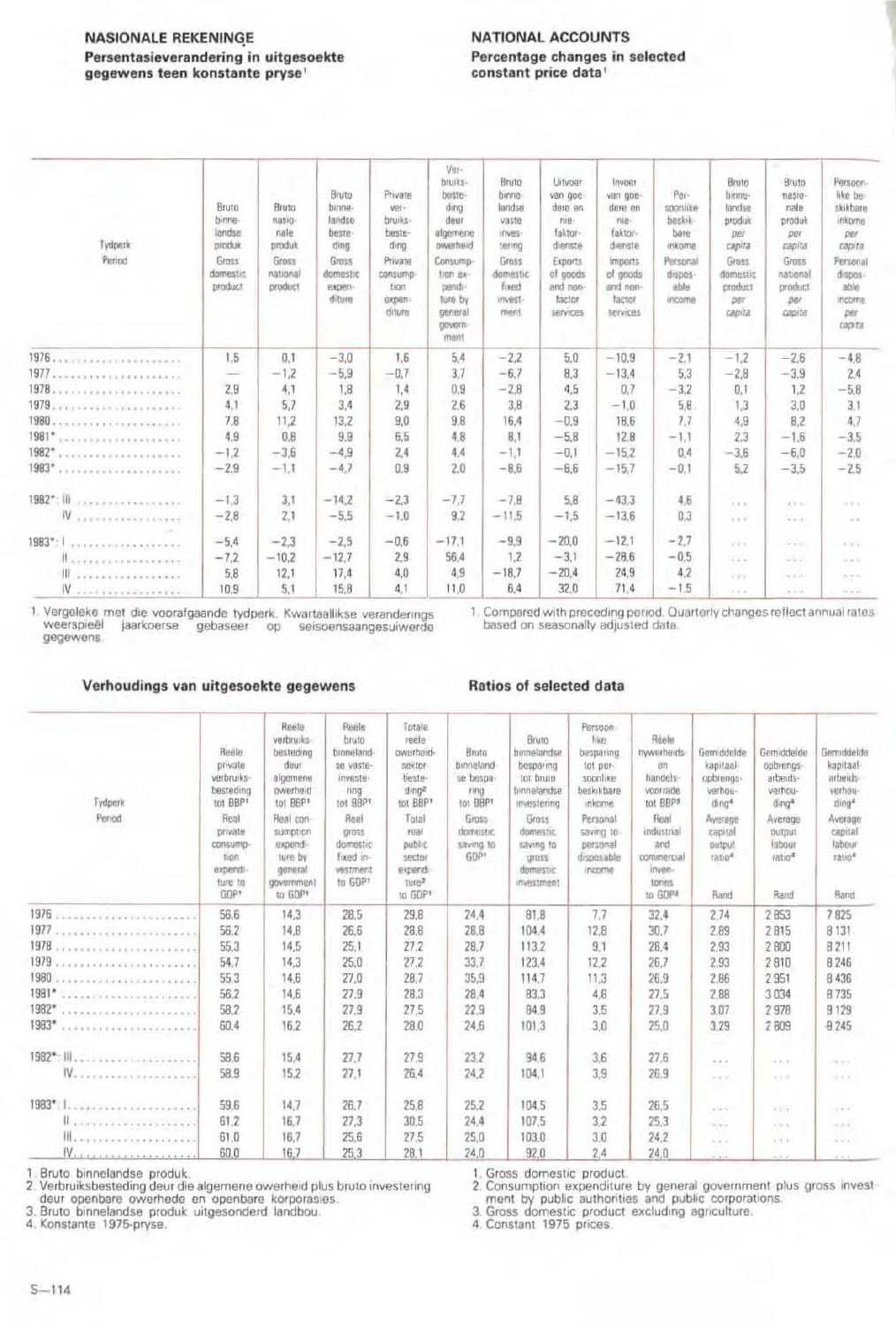#### PRODUKSIE, VERKOPE EN WERKVERSKAFFING Persentasieverandering<sup>1</sup>

#### PRODUCTION, SALES AND EMPLOYMENT Percentage change<sup>1</sup>

|                                                    |                                   | Volume van produksie<br>Volume of production |                                         |                                         |                                         | Werkverskaffing in<br>nie-landbou<br>sektore<br>Employment in<br>non-agricultural<br>sectors |                                        |                                                               |                                                    |                                        |                 |
|----------------------------------------------------|-----------------------------------|----------------------------------------------|-----------------------------------------|-----------------------------------------|-----------------------------------------|----------------------------------------------------------------------------------------------|----------------------------------------|---------------------------------------------------------------|----------------------------------------------------|----------------------------------------|-----------------|
|                                                    |                                   |                                              |                                         |                                         | Waarde <sup>2</sup> /Value <sup>2</sup> |                                                                                              |                                        | Aantai/Number                                                 |                                                    | Private<br>sektor<br>Private<br>sector |                 |
| Tydperk<br>Period                                  | Goud-<br>mynbou<br>Gold<br>mining | Ander<br>mynbou<br>Other<br>mining           | Fabrieks-<br>wese<br>Manufac-<br>turing | Fabrieks-<br>wese<br>Manufac-<br>turing | Groot-<br>handel<br>Whole-<br>sale      | Klein-<br>handel<br>Retail                                                                   | Nowe<br>motors<br>New<br>motor<br>cars | Nuwe<br>handels-<br>voertuie<br>New<br>commercial<br>vehicles | Openbare<br>owerhede<br>Public<br>authori-<br>ties |                                        | Totaal<br>Total |
| 1976                                               | $-0.4$                            | 5.7                                          | 2.4                                     | 4.4                                     | 0.8                                     | 6.9                                                                                          | $-19.2$                                | $-14.5$                                                       | 2.9                                                | 7.8                                    | 2,1             |
|                                                    | $-1,7$                            | 11.0                                         | $-3.7$                                  | $-3,3$                                  | $-6.1$                                  | $-3.8$                                                                                       | $-9.9$                                 | $-21,8$                                                       | 2,4                                                | $-1,0$                                 | $-0.7$          |
| 1978<br>.<br>Prezidente de la provincia de la pro- | 1.0                               | 0.0                                          | 6.9                                     | 6,8                                     | $-0.7$                                  | $-4.7$                                                                                       | 22,8                                   | 9.9                                                           | 2,3                                                | 0.4                                    | 0,9             |
|                                                    | $-0.2$                            | 12.6                                         | 9.2                                     | 9.8                                     | $-4.6$                                  | $-1,3$                                                                                       | 4.1                                    | 1.9                                                           | 1,3                                                | 2,3                                    | 2,0             |
| 1980                                               | $-4,4$                            | 6,1                                          | 10.2                                    | 12.0                                    | 11,5                                    | 9.1                                                                                          | 30,0                                   | 26,7                                                          | 2.4                                                | 3,6                                    | 3,3             |
| 1981<br><b>TEXT-TEXT-TEXT-TEXT-TEXT</b>            | $-2,6$                            | 4.4                                          | 7.0                                     | 7.5                                     | 9,9                                     | 5,5                                                                                          | 8.8                                    | 19,0                                                          | 2.3                                                | 3.0                                    | 2.9             |
|                                                    | 1.2                               | $-6,8$                                       | $-2,4$                                  | $-4,6$                                  | $-2,0$                                  | 1:3                                                                                          | $-6.0$                                 | $-6.1$                                                        | 2.7                                                | $-0.5$                                 | 0.4             |
| 1983:                                              |                                   |                                              |                                         |                                         | $-2.6$                                  | 0,8                                                                                          | $-3,8$                                 | $-8.3$                                                        |                                                    |                                        |                 |
| 1982: Il va consorte executive                     | 1.8                               | $-0.2$                                       | $-3.3$                                  | $-5.5$                                  | $-0.5$                                  | 1,3                                                                                          | $-2,1$                                 | $-9.4$                                                        | 1.2                                                | $-0.3$                                 | 0,1             |
|                                                    | 1.2                               | $-0.8$                                       | $-1.4$                                  | 2.0                                     | 0.7                                     | $-1,3$                                                                                       | $-8.3$                                 | $-5.7$                                                        | 0.5                                                | $-0.9$                                 | $-0,6$          |
| $N$                                                | 0.1                               | $-6.2$                                       | $-8.3$                                  | $-3,5$                                  | $-3,0$                                  | 0,8                                                                                          | $-11,3$                                | $-10.3$                                                       | 0.1                                                | $-1,0$                                 | $-0.7$          |
| 1983: 1.                                           | 0.1                               | 3,1                                          | $-2.3$                                  | $-1.9$                                  | $-5.1$                                  | 0.3                                                                                          | 7,8                                    | $-3,0$                                                        | 0.4                                                | $-1.1$                                 | $-0.6$          |
| Il a correrare e estats                            | 1.9                               | 0,0                                          | 1.4                                     | 0.4                                     | 3,8                                     | $-0.7$                                                                                       | 0,1                                    | 12,0                                                          | 0.7                                                | 0,1                                    | 0.3             |
| Illians is a conservative                          | $-1,9$                            | $-1.9$                                       | 3.8                                     | 0,8                                     | 1,8                                     | 1,8                                                                                          | 6,6                                    | 4.2                                                           | 0.7                                                | 0.1                                    | 0.2             |
| W                                                  |                                   |                                              | 17                                      |                                         | 2.7                                     | 0.0                                                                                          | $-28$                                  | $-5.7$                                                        |                                                    |                                        |                 |

1. Vergeleke met die voorafgaande tydperk. Kwartaallikse veranderings is

gebaseer op seisoensaangesuiwerde gegewens.<br>2 Teen konstante 1975-pryse.

### 1. Compared with the preceding period. Quarterly changes are based on seasonally adjusted data.

2. At constant 1975 prices.

#### PRYSE

#### Persentasieverandering<sup>1</sup>

#### **PRICES** Percentage change<sup>1</sup>

|                                     |                           |                 | Verbruikerspryse/Consumer prices | Produksiepryse/Production prices |                 |                                                |                 |                                        |                 |
|-------------------------------------|---------------------------|-----------------|----------------------------------|----------------------------------|-----------------|------------------------------------------------|-----------------|----------------------------------------|-----------------|
| Tydperk.<br>Period                  | Dienste/Services          |                 |                                  | Goedere/Goods                    |                 | Suid-Afrikaanse goedere<br>South African goods |                 | $ n$ ge-                               |                 |
|                                     | Behui-<br>sing<br>Housing | Totaal<br>Total | Voedsel<br>Food                  | Totaal<br>Total                  | Totaal<br>Total | Fabrieks-<br>wese<br>Manufac-<br>turing        | Totaal<br>Total | voerde<br>goedere<br>Imported<br>noods | Totaal<br>Total |
| 1976.                               | 11.0                      | 10.6            | 7.1                              | 11,6                             | 11.2            | 14,2                                           | 15,3            | 17,8                                   | 15,8            |
|                                     | 8.6                       | 9,9             | 10.1                             | 11,6                             | 11.2            | 13,0                                           | 14,1            | 10,0                                   | 13.1            |
| 1978                                | 7,8                       | 9.0             | 12.3                             | 10,8                             | 10.2            | 10,1                                           | 9,9             | 10,0                                   | 10,0            |
| 1979                                | 11.0                      | 10.8            | 15.5                             | 14.4                             | 13,1            | 13,9                                           | 13.9            | 19.5                                   | 15,1            |
|                                     | 11,0                      | 11,3            | 18.8                             | 14,7                             | 13,8            | 15,0                                           | 15,0            | 20.1                                   | 16,2            |
| 1981                                | 12,9                      | 13,5            | 22,0                             | 16,0                             | 15,2            | 13.6                                           | 14,2            | 10.7                                   | 13.5            |
| 1982.                               | 16,6                      | 17.9            | 11,2                             | 13.3                             | 14.7            | 14,6                                           | 13.6            | 15.2                                   | 13.9            |
|                                     | 17,7                      | 16.2            | 11,7                             | 10.5                             | 12,3            | 10,7                                           | 10.7            | 10.0                                   | 10,5            |
| 1982: 1.                            | 18.8                      | 19.7            | 12.7                             | 14,9                             | 16.3            | 15,6                                           | 14,6            | 14.7                                   | 14,6            |
| <b>Illustration</b>                 | 14,8                      | 17,3            | 10,8                             | 12,8                             | 14,1            | 13,8                                           | 13.2            | 16,6                                   | 13.9            |
| $N$ ,                               | 16,6                      | 17,9            | 10.2                             | 12.4                             | 14.1            | 14,5                                           | 13,3            | 18.0                                   | 14,4            |
| 1983: 1.                            | 18,2                      | 18.5            | 12,4                             | 12,5                             | 14.3            | 13,3                                           | 12.5            | 16.4                                   | 13.3            |
| 1.                                  | 17,7                      | 16.1            | 12.2                             | 11,0                             | 12.6            | 11,4                                           | 11,3            | 12.4                                   | 11.6            |
| III <i><i>EXECUTIVATION</i></i>     | 17,6                      | 15,6            | 11,5                             | 10,0                             | 11.7            | 10,3                                           | 10,4            | 7,7                                    | 9,8             |
| $W$ , , , , , , , , , , , , , , , , | 17,4                      | 14,8            | 11,2                             | 8.9                              | 10.7            | 8.1                                            | B,7             | 4.3                                    | 7.7             |

1. Vergeleke met die voorafgaande jaar of ooreenstemmende kwartaal van die voorafgaande jaar. Kwartaallikse veranderings is gebaseer op seisoensaangesuiwerde gegewens.

1. Compared with the preceding year or corresponding quarter of the preceding year. Quarterly changes are based on seasonally adjusted data.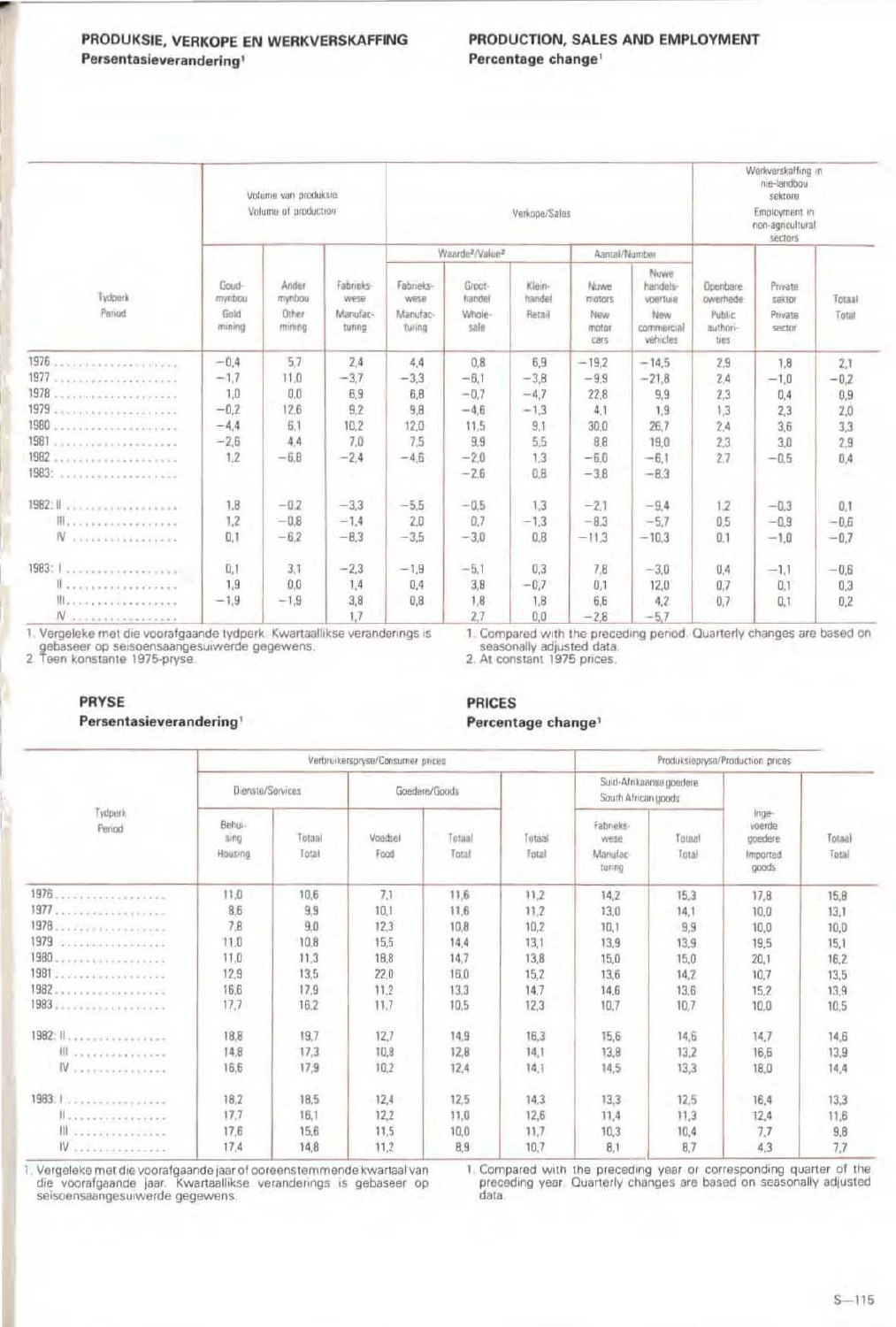| Tydperk<br>Pariod                                 | Goedere-uitvoer v.s.b.<br>Merchandise exports f.o.b |        |                     |         | Netto goudproduksie<br>Net gold output |                     | Ontvangste.<br>vir dienste<br>Service<br>receipts | Goedere-invoer v.a.b<br>Merchandise imports f.o.b. |        |                     | Betalings<br>vir dienste<br>Service<br>payments |
|---------------------------------------------------|-----------------------------------------------------|--------|---------------------|---------|----------------------------------------|---------------------|---------------------------------------------------|----------------------------------------------------|--------|---------------------|-------------------------------------------------|
|                                                   | Waarde                                              | Pryse  |                     | Waarde  | Pryse                                  |                     | Waarde                                            | Waarde                                             | Pryse  | a.                  | Waarde                                          |
|                                                   | Value                                               | Prices | Volume <sup>2</sup> | Value.  | Prices                                 | Volumez             | Value                                             | Value                                              | Prices | Volume <sub>2</sub> | Value                                           |
| 1976<br><b>THE R. P. LEWIS CO., LANSING MICH.</b> | 33.8                                                | 19.3   | 12.2                | $-7.6$  | $-9.0$                                 | 1.5                 | 7.0                                               | 10.4                                               | 24,0   | $-11.0$             | 9.1                                             |
| 1977                                              | 28,7                                                | 10.7   | 16.3                | 19.1    | 20.8                                   | $-1.4$              | 6,5                                               | $-7,5$                                             | 11.1   | $-16.8$             | 12.2                                            |
| 1978<br>*******************                       | 18.4                                                | 12.6   | 5.2                 | 38,2    | 35.1                                   | 2.2                 | 22.2                                              | 16.5                                               | 16.7   | $-0.2$              | 16,9                                            |
| 1979                                              | 18,3                                                | 12.6   | 5.0                 | 55.4    | 59.8                                   | $-27$               | 19,8                                              | 21.4                                               | 22.0   | $-0.5$              | 17.1                                            |
| 1980<br>.                                         | 10.8                                                | 10.3   | 0.5                 | 68.9    | 81.2                                   | $-6.8$              | 18.3                                              | 45.4                                               | 19.9   | 21.2                | 27.5                                            |
| 1981<br><b>A PARTICIPATION OF CONTRACTOR</b>      | $-1.9$                                              | 9,0    | $-10.0$             | $-17.8$ | $-18,4$                                | 0.8                 | 11.7                                              | 27.9                                               | 11.8   | 14.4                | 20.9                                            |
| 1982<br><b>CONTRACTOR</b> EXPERIENCES             | 5,9                                                 | 6.5    | $-0.6$              | 3.4     | 2.8                                    | 0.7                 | 13,7                                              | $-0.6$                                             | 20.6   | $-17,6$             | B, 1                                            |
| 1983<br>********************                      | 1,9                                                 | 12.1   | $-9,1$              | 15,1    | 15,0                                   | <b>STATE OF ALL</b> | 1,0                                               | $-11,3$                                            | 8.2    | $-18.1$             | 1,3                                             |
|                                                   | 6.2                                                 | 19,0   | $-10,8$             | 220.8   | 95.2                                   | 64,2                | 42.6                                              | $-38,9$                                            | 19,2   | $-48,6$             | 45.5                                            |
| W conservatives.                                  | 10,2                                                | 13,6   | $-3.1$              | 79.2    | 71,3                                   | 4.6                 | $-26.4$                                           | $-0.6$                                             | 20.6   | $-17.6$             | $-16,8$                                         |
| 1983:1<br><b>STATE REVAILABLE ABADE</b>           | $-16.9$                                             | 8.2    | $-23.1$             | $-6.0$  | 15.2                                   | $-18.4$             | 10,6                                              | $-18.0$                                            | 8.8    | $-24.6$             | B, Z                                            |
| <b><i>L'étation de l'étation de l'</i>E</b>       | 11.7                                                | 8,4    | 3.0                 | $-30.0$ | $-26.7$                                | $-4.7$              | 2.6                                               | $-25.0$                                            | 5.6    | $-28.9$             | $-6,3$                                          |
| Illy all because the control                      | $-23.7$                                             | 20.1   | $-36.4$             | 5.8     | $-0.8$                                 | 6.6                 | $-11.1$                                           | 23,5                                               | $-5.4$ | 30,6                | $-20.7$                                         |
| IV<br>                                            | 111,8                                               | 9.7    | 93.8                | $-34.5$ | $-6.4$                                 | $-29.9$             | 20.0                                              | 99.3                                               | 6.0    | 88.1                | 46.4                                            |

1. Vergeleke met die voorafgaande tydperk. Kwartaallikse veranderings weerspieël jaarkoerse gebaseer op seisoensaangesuiwerde gegewens.<br>2. Teen konstante 1975-pryse.

1. Compared with the preceding period. Quarterly changes reflect annual rates based on seasonally adjusted data.<br>2. At constant 1975 prices.

#### Verhoudings van uitgesoekte gegewens Persentasie

#### Ratios of selected data Percentage

| Tydperk<br>Period                                             |                                                                                         | Saldo op lopende rekening tot<br>Balance on current account to                                                | Reale goe-<br>dere-uit-<br>voer tot<br>BBP2<br>Real mer-<br>chandise<br>exports to<br>GDP2 | Reele goe-<br>dere in-<br>voer tot<br>BBPZ<br><b>Real mer-</b><br>chandise<br>imports to<br>GDP# | Reale uit-<br>voer van<br>goedere en<br>nie-faktor-<br>dienste tot<br>RBP2<br>Real exports<br>of goods and<br>non-factor ser-<br>vices to GDP2 | Reitle invoer<br>van goedere<br>en nie-fak-<br>tordienste<br>tot BBP2<br>Real imports<br>of goods and<br>non-factor ser-<br>vices to GDP# | Dobrengskoers op <sup>3</sup><br>Yield on <sup>3</sup> |                                           |  |
|---------------------------------------------------------------|-----------------------------------------------------------------------------------------|---------------------------------------------------------------------------------------------------------------|--------------------------------------------------------------------------------------------|--------------------------------------------------------------------------------------------------|------------------------------------------------------------------------------------------------------------------------------------------------|-------------------------------------------------------------------------------------------------------------------------------------------|--------------------------------------------------------|-------------------------------------------|--|
|                                                               | Bruto.<br>binne-<br>landse<br>produk!<br>Gross<br>domes-<br>tic<br>product <sup>1</sup> | <b>Bruto</b><br>binne-<br>landse<br>inves-<br>tering <sup>t</sup><br>Gross do-<br>mestic<br>invest-<br>ment 1 |                                                                                            |                                                                                                  |                                                                                                                                                |                                                                                                                                           | Buitelandse<br>laste<br>Foreign<br>liabilities         | Buitelandse<br>hates<br>Foreign<br>assets |  |
|                                                               | $-5.4$                                                                                  | $-18.5$                                                                                                       | 14.7                                                                                       | 21.5                                                                                             | 27.9                                                                                                                                           | 26.0                                                                                                                                      | 6,1                                                    | 5,9                                       |  |
|                                                               | 1,2                                                                                     | 4.5                                                                                                           | 17,1                                                                                       | 17.9                                                                                             | 30.2                                                                                                                                           | 22.5                                                                                                                                      | 5.8                                                    | 3,8                                       |  |
|                                                               | 3,4                                                                                     | 13.2                                                                                                          | 17.5                                                                                       | 17.4                                                                                             | 30,6                                                                                                                                           | 22.0                                                                                                                                      | 6,4                                                    | 4,9                                       |  |
|                                                               | 6.1                                                                                     | 22.3                                                                                                          | 17,6                                                                                       | 16,6                                                                                             | 30.1                                                                                                                                           | 20.9                                                                                                                                      | 7,7                                                    | 6,1                                       |  |
|                                                               | 4.6                                                                                     | 14.7                                                                                                          | 16.4                                                                                       | 18.7                                                                                             | 27,7                                                                                                                                           | 23,0                                                                                                                                      | 9,4                                                    | 5.5                                       |  |
| 1981<br>***********************                               | $-5,7$                                                                                  | $-16.7$                                                                                                       | 14.1                                                                                       | 20,4                                                                                             | 24,9                                                                                                                                           | 24,8                                                                                                                                      | 9,2                                                    | 4,2                                       |  |
| 1982                                                          | $-4.1$                                                                                  | $-15.1$                                                                                                       | 14.2                                                                                       | 17.0                                                                                             | 25,1                                                                                                                                           | 21,2                                                                                                                                      | <b>B.O</b>                                             | 3,6                                       |  |
| 1983<br>and an anti-service contract to a service and service | 0.3                                                                                     | 1,3                                                                                                           | 13,3                                                                                       | 14.4                                                                                             | 24.2                                                                                                                                           | 18.4                                                                                                                                      | $6 - 1$                                                | Falls:                                    |  |
| 1982: III                                                     | $-1,3$                                                                                  | $-5.4$                                                                                                        | 14.1                                                                                       | 15.6                                                                                             | 25,5                                                                                                                                           | 19.7                                                                                                                                      | Alack-                                                 | $4.4 - 4.$                                |  |
| IV                                                            | 1,0                                                                                     | 4.1                                                                                                           | 14.1                                                                                       | 15.0                                                                                             | 25.6                                                                                                                                           | 19.1                                                                                                                                      | 5.836                                                  | $9.9 - 8.$                                |  |
|                                                               | 1.1                                                                                     | 4.5                                                                                                           | 13.4                                                                                       | 14,2                                                                                             | 24.6                                                                                                                                           | 18.4                                                                                                                                      | $-1$                                                   | $-0.1$                                    |  |
|                                                               | 1,7                                                                                     | 7,5                                                                                                           | 13,7                                                                                       | 13,3                                                                                             | 24,8                                                                                                                                           | 17.2                                                                                                                                      | 1.1.5                                                  | 53.31                                     |  |
| averesserverererere                                           | 0.7                                                                                     | 3.0                                                                                                           | 12.1                                                                                       | 14.0                                                                                             | 23.1                                                                                                                                           | 18.0                                                                                                                                      | 1.11                                                   | $-12.2$                                   |  |
| Waxanistananana                                               | $-2.1$                                                                                  | $-8.0$                                                                                                        | 13,9                                                                                       | 15,9                                                                                             | 24.1                                                                                                                                           | 20.0                                                                                                                                      | $-7.7$                                                 | $2.40 - 1.0$                              |  |

Teen heersende pryse.

2. Bruto binnelandse produk.<br>
3. Rente, dividende en ander inkomste op beleggings as persentasie van die gemiddelde uitstaande beleggings aan die begin en einde van die tydperk.

1. At current prices.

2. Gross domestic product.<br>3. Interest dividends and other income on investments as percentage of the average outstanding investments at the beginning and end of the period.